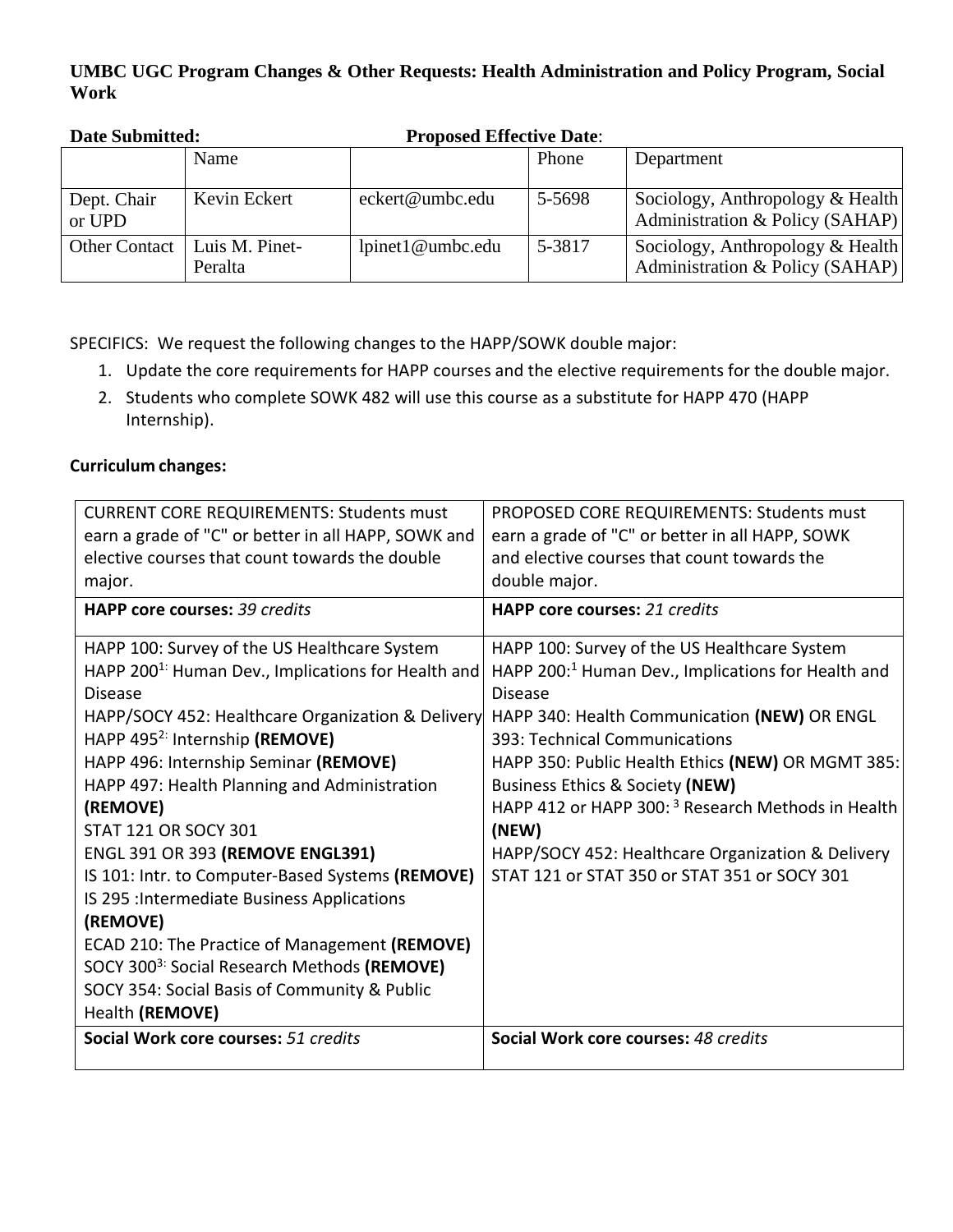| SOWK 240 Information Technology in Social  | SOWK 240 Information Technology in Social  |
|--------------------------------------------|--------------------------------------------|
| Work                                       | Work                                       |
| SOWK 260 Introduction to Social Welfare,   | SOWK 260 Introduction to Social Welfare,   |
| Social Policy & Social Work I              | Social Policy & Social Work I              |
| SOWK 360 Social Welfare, Social Policy &   | SOWK 360 Social Welfare, Social Policy &   |
| Social Work II                             | Social Work II                             |
| SOWK 388 Human Behavior and Social         | SOWK 388 Human Behavior and Social         |
| Environment                                | Environment                                |
| SOWK 389 Human Behavior II                 | SOWK 389 Human Behavior II                 |
| SOWK 397 Social Work Methods:              | SOWK 397 Social Work Methods: Introduction |
| Introduction to Practice                   | to Practice                                |
| SOWK 470 Social Work Research (REMOVE)     | SOWK 480 Field Instruction I               |
| SOWK 480 Field Instruction I               | SOWK 481 Social Work Methods: A Generalist |
| SOWK 481 Social Work Methods: A            | Approach to Practice                       |
| <b>Generalist Approach to Practice</b>     | SOWK 482 Field Instruction II <sup>2</sup> |
| SOWK 482 Field Instruction II              | SOWK 483 Social Work Methods III: Selected |
| SOWK 483 Social Work Methods III: Selected | Intervention Strategies, Research &        |
| Intervention Strategies, Research &        | Evaluation                                 |
| Evaluation                                 | SOWK three credit elective (300-400 level) |
| SOWK three credit elective (300-400 level) | PSYC 100 Introduction to Psychology        |
| PSYC 100 Introduction to Psychology        | SOCY 101 Introduction to Sociology         |
| SOCY 101 Introduction to Sociology         | <b>ECON OR POLI</b>                        |
| <b>ECON OR POLI</b>                        |                                            |
|                                            |                                            |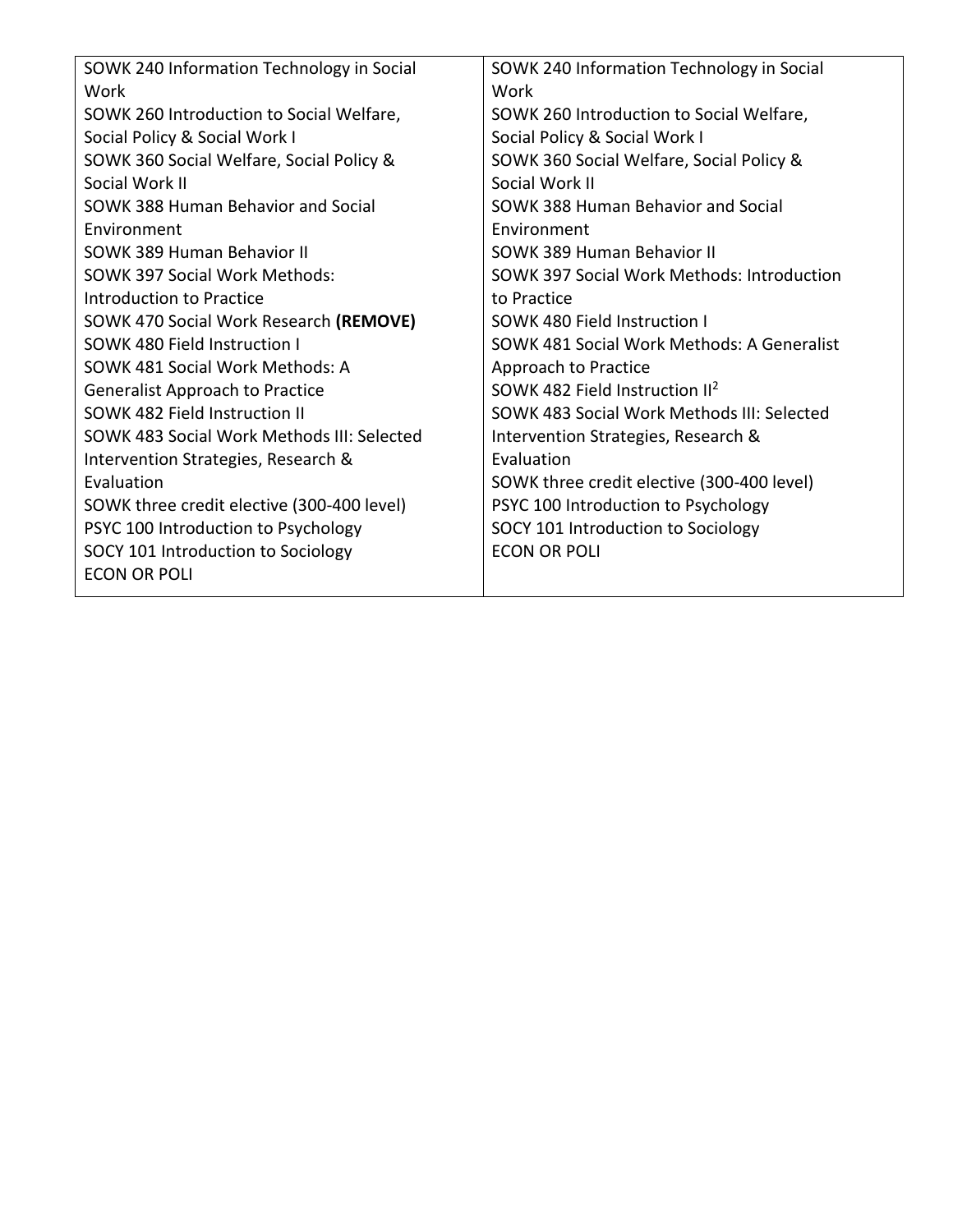|                                | <b>Tracks:</b> Students must select one of three tracks for | <b>Tracks:</b> Students must select one of three tracks for |
|--------------------------------|-------------------------------------------------------------|-------------------------------------------------------------|
|                                | their HAPP major. Courses that are required for the         | their HAPP major. Courses that are required for the         |
|                                | track cannot be used as HAPP electives.                     | track cannot be used as HAPP electives.                     |
|                                | Track courses: 21-24 credits                                | Track courses: 12 credits                                   |
|                                | <b>Track I. Health Services Administration</b>              | <b>Track I. Health Services Administration</b>              |
|                                | HAPP 200: Human Dev., Implications for                      | <b>ECON 121: Principles of Accounting I</b>                 |
|                                | Health and Disease (REMOVE)                                 | MGMT 210: The Practice of Management                        |
|                                | <b>ECON 101: Principles of Microeconomics</b>               | HAPP 497: Health Planning and                               |
| (REMOVE)                       |                                                             | Administration                                              |
|                                | <b>ECON 121: Principles of Accounting I</b>                 | HAPP 498: Financial Management and                          |
|                                | ECON 122: Principles of Accounting II                       | Decision Support for Health Services                        |
| (REMOVE)                       |                                                             | Organizations                                               |
|                                | MGMT 210: The Practice of Management                        |                                                             |
|                                | ECON 467: Health Economics (REMOVE)                         | <b>Track II. Health Policy</b>                              |
|                                | HAPP 497: Health Planning and                               | <b>ECON 101: Principles of Microeconomics</b>               |
| Administration                 |                                                             | (NEW)                                                       |
|                                | HAPP 498: Financial Management and                          | POLI 250: Introduction to Public                            |
|                                | Decision Support for Health Services                        | Administration                                              |
| Organizations                  |                                                             | POLI 353: Govern. Bud. & Fin. Management                    |
|                                |                                                             | HAPP 411: Health Regulation & Quality                       |
| <b>Track II. Health Policy</b> |                                                             | Improvement                                                 |
|                                | HAPP 200: Human Dev., Implications for                      |                                                             |
|                                | Health and Disease (REMOVE)                                 | <b>Track III. Public Health</b>                             |
|                                | ECON 121: Principles of Accounting I                        | HAPP/SOCY 354: Social Basis of Public &                     |
| (REMOVE)                       |                                                             | <b>Community Health</b>                                     |
|                                | POLI 250: Introduction to Public                            | HAPP 380: Global Issues in Health & Disease                 |
| Administration                 |                                                             | HAPP 411: Health Regulation & Quality                       |
|                                | POLI 353: Govern. Bud. & Fin. Management                    | Improvement                                                 |
|                                | HAPP 411: Health Regulation & Quality                       | HAPP 420: Epidemiology                                      |
| Improvement                    |                                                             |                                                             |
|                                | HAPP 412: Research Methods in Health                        |                                                             |
| (REMOVE)                       |                                                             |                                                             |
|                                | HAPP 420: Epidemiology (REMOVE)                             |                                                             |
|                                | <b>Track III. Public Health</b>                             |                                                             |
|                                | Natural Science (REMOVE)                                    |                                                             |
|                                | Natural Science (REMOVE)                                    |                                                             |
|                                | HAPP 380: Global Issues in Health & Disease                 |                                                             |
|                                | HAPP/SOCY 354: Social Basis of Public &                     |                                                             |
| <b>Community Health</b>        |                                                             |                                                             |
|                                | HAPP 411: Health Regulation & Quality                       |                                                             |
| Improvement                    |                                                             |                                                             |
|                                | HAPP 412: Research Methods in Health                        |                                                             |
| (REMOVE)                       |                                                             |                                                             |
|                                | HAPP 420: Epidemiology                                      |                                                             |
|                                |                                                             |                                                             |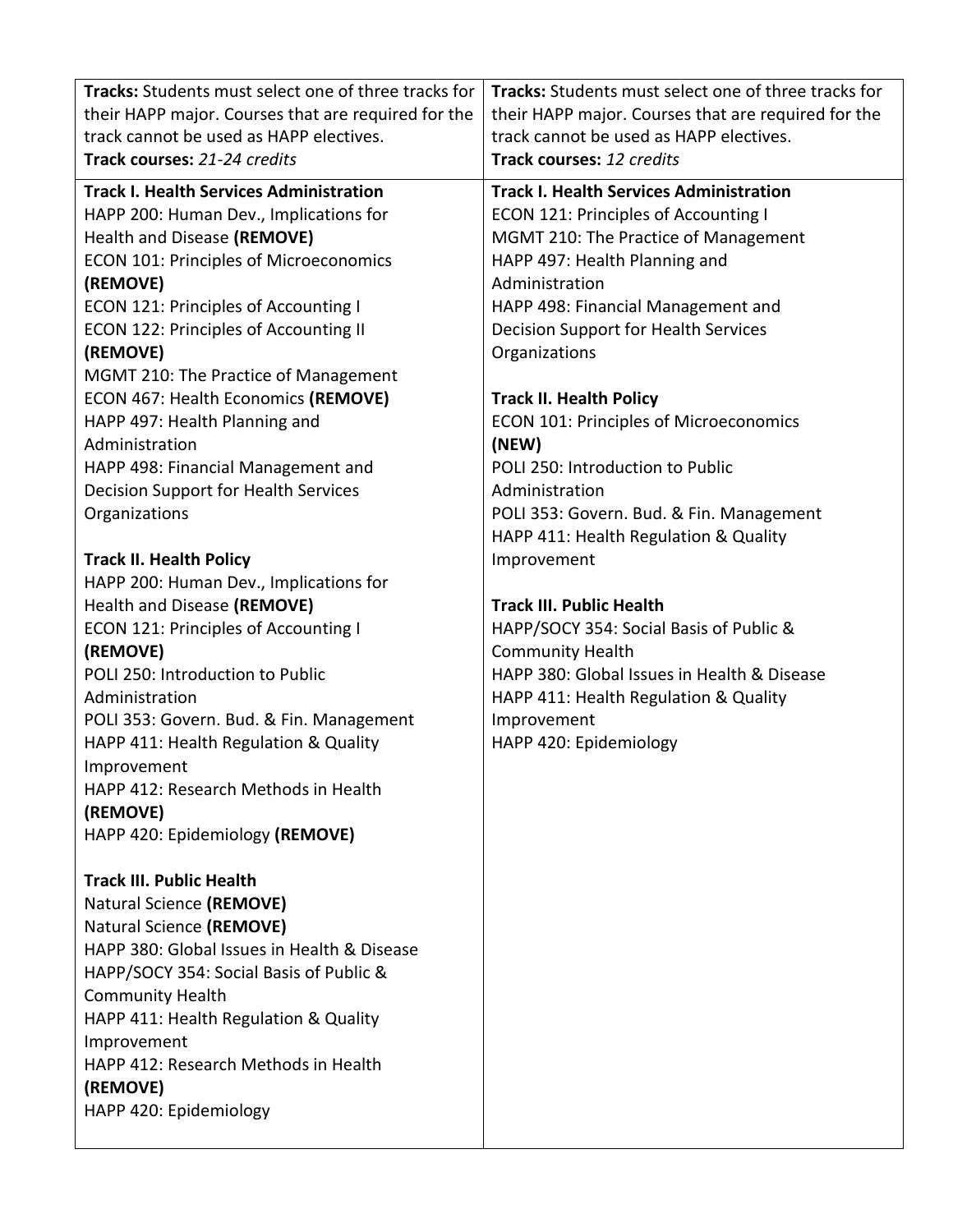| this list. Courses that are part of HAPP or SOWK<br>this list. Courses that are part of HAPP courses<br>core courses cannot be used as electives.<br>cannot be used as electives.<br>Any HAPP upper level courses not used for track<br>requirements may be taken as an elective.<br>HAPP/GES 329 Geography of Disease & Health<br>HAPP/AFST 390 American Healthcare System & the<br>(NOT SHOWN; INCLUDED IN ELECTIVES)<br><b>Black Community</b><br>HAPP/GES 429 Seminar in Geography of Disease<br>AGNG 200: Aging, People, Policy and Management<br>& Health (NOT SHOWN; INCLUDED IN ELECTIVES)<br>BIOL 251: Human Anatomy and Physiology 1<br>HAPP/PHIL 358 Bioethics<br>ECON 101: Principles of Microeconomics (NEW to<br>HAPP 380 Global Health (NOT SHOWN;<br>elective)<br><b>INCLUDED IN ELECTIVES)</b><br>ECON 121: Principles of Accounting I (NEW to<br>HAPP/AFST 390 American Healthcare System &<br>elective)<br>ECON 122: Principles of Accounting II (NEW to<br>the Black Community<br>HAPP 401 Occupational Health Policy & Practice<br>elective)<br>(NOT SHOWN; INCLUDED IN ELECTIVES)<br><b>ECON 467 Health Economics</b><br>HAPP 402 Environmental Health Policy & Practice<br>EHS 115: Medical Terminology (NEW)<br>(NOT SHOWN; INCLUDED IN ELECTIVES)<br>EHS 200 Concepts in Emergency Health Services<br>HAPP/SOCY 403 International Field Research<br>EHS 311: Stress, Burnout Emergency Protocol<br>(NOT SHOWN; INCLUDED IN ELECTIVES)<br>GES/HAPP 329: Geography of Disease and Health<br>HAPP 405 Contemporary Issues in Long-Term<br>IS300: Management Information Systems (NEW)<br>Care (NOT SHOWN; INCLUDED IN ELECTIVES)<br>IS 460: Health Care Informatics I (NEW)<br>HAPP 411 Health Regulation & Quality<br>IS 461: Health Care Informatics II (NEW)<br>Improvement (NOT SHOWN; INCLUDED IN<br>PHIL/HAPP 358: Bioethics<br><b>ELECTIVES)</b><br>PSYC 385: Health Psychology (NEW)<br>SOCY/ANTH courses: HAPP students may count up<br>HAPP 412 Research Methods in Health (REMOVE)<br><b>ECON 467 Health Economics</b><br>to 6 credits of upper level SOCY/ANTH courses as<br>EHS 200 Concepts in Emergency Health Services<br>HAPP electives (NEW) |
|--------------------------------------------------------------------------------------------------------------------------------------------------------------------------------------------------------------------------------------------------------------------------------------------------------------------------------------------------------------------------------------------------------------------------------------------------------------------------------------------------------------------------------------------------------------------------------------------------------------------------------------------------------------------------------------------------------------------------------------------------------------------------------------------------------------------------------------------------------------------------------------------------------------------------------------------------------------------------------------------------------------------------------------------------------------------------------------------------------------------------------------------------------------------------------------------------------------------------------------------------------------------------------------------------------------------------------------------------------------------------------------------------------------------------------------------------------------------------------------------------------------------------------------------------------------------------------------------------------------------------------------------------------------------------------------------------------------------------------------------------------------------------------------------------------------------------------------------------------------------------------------------------------------------------------------------------------------------------------------------------------------------------------------------------------------------------------------------------------------------------------------------------------------------------------------|
|                                                                                                                                                                                                                                                                                                                                                                                                                                                                                                                                                                                                                                                                                                                                                                                                                                                                                                                                                                                                                                                                                                                                                                                                                                                                                                                                                                                                                                                                                                                                                                                                                                                                                                                                                                                                                                                                                                                                                                                                                                                                                                                                                                                      |
|                                                                                                                                                                                                                                                                                                                                                                                                                                                                                                                                                                                                                                                                                                                                                                                                                                                                                                                                                                                                                                                                                                                                                                                                                                                                                                                                                                                                                                                                                                                                                                                                                                                                                                                                                                                                                                                                                                                                                                                                                                                                                                                                                                                      |
|                                                                                                                                                                                                                                                                                                                                                                                                                                                                                                                                                                                                                                                                                                                                                                                                                                                                                                                                                                                                                                                                                                                                                                                                                                                                                                                                                                                                                                                                                                                                                                                                                                                                                                                                                                                                                                                                                                                                                                                                                                                                                                                                                                                      |
|                                                                                                                                                                                                                                                                                                                                                                                                                                                                                                                                                                                                                                                                                                                                                                                                                                                                                                                                                                                                                                                                                                                                                                                                                                                                                                                                                                                                                                                                                                                                                                                                                                                                                                                                                                                                                                                                                                                                                                                                                                                                                                                                                                                      |
|                                                                                                                                                                                                                                                                                                                                                                                                                                                                                                                                                                                                                                                                                                                                                                                                                                                                                                                                                                                                                                                                                                                                                                                                                                                                                                                                                                                                                                                                                                                                                                                                                                                                                                                                                                                                                                                                                                                                                                                                                                                                                                                                                                                      |
|                                                                                                                                                                                                                                                                                                                                                                                                                                                                                                                                                                                                                                                                                                                                                                                                                                                                                                                                                                                                                                                                                                                                                                                                                                                                                                                                                                                                                                                                                                                                                                                                                                                                                                                                                                                                                                                                                                                                                                                                                                                                                                                                                                                      |
|                                                                                                                                                                                                                                                                                                                                                                                                                                                                                                                                                                                                                                                                                                                                                                                                                                                                                                                                                                                                                                                                                                                                                                                                                                                                                                                                                                                                                                                                                                                                                                                                                                                                                                                                                                                                                                                                                                                                                                                                                                                                                                                                                                                      |
|                                                                                                                                                                                                                                                                                                                                                                                                                                                                                                                                                                                                                                                                                                                                                                                                                                                                                                                                                                                                                                                                                                                                                                                                                                                                                                                                                                                                                                                                                                                                                                                                                                                                                                                                                                                                                                                                                                                                                                                                                                                                                                                                                                                      |
|                                                                                                                                                                                                                                                                                                                                                                                                                                                                                                                                                                                                                                                                                                                                                                                                                                                                                                                                                                                                                                                                                                                                                                                                                                                                                                                                                                                                                                                                                                                                                                                                                                                                                                                                                                                                                                                                                                                                                                                                                                                                                                                                                                                      |
|                                                                                                                                                                                                                                                                                                                                                                                                                                                                                                                                                                                                                                                                                                                                                                                                                                                                                                                                                                                                                                                                                                                                                                                                                                                                                                                                                                                                                                                                                                                                                                                                                                                                                                                                                                                                                                                                                                                                                                                                                                                                                                                                                                                      |
|                                                                                                                                                                                                                                                                                                                                                                                                                                                                                                                                                                                                                                                                                                                                                                                                                                                                                                                                                                                                                                                                                                                                                                                                                                                                                                                                                                                                                                                                                                                                                                                                                                                                                                                                                                                                                                                                                                                                                                                                                                                                                                                                                                                      |
|                                                                                                                                                                                                                                                                                                                                                                                                                                                                                                                                                                                                                                                                                                                                                                                                                                                                                                                                                                                                                                                                                                                                                                                                                                                                                                                                                                                                                                                                                                                                                                                                                                                                                                                                                                                                                                                                                                                                                                                                                                                                                                                                                                                      |
|                                                                                                                                                                                                                                                                                                                                                                                                                                                                                                                                                                                                                                                                                                                                                                                                                                                                                                                                                                                                                                                                                                                                                                                                                                                                                                                                                                                                                                                                                                                                                                                                                                                                                                                                                                                                                                                                                                                                                                                                                                                                                                                                                                                      |
|                                                                                                                                                                                                                                                                                                                                                                                                                                                                                                                                                                                                                                                                                                                                                                                                                                                                                                                                                                                                                                                                                                                                                                                                                                                                                                                                                                                                                                                                                                                                                                                                                                                                                                                                                                                                                                                                                                                                                                                                                                                                                                                                                                                      |
|                                                                                                                                                                                                                                                                                                                                                                                                                                                                                                                                                                                                                                                                                                                                                                                                                                                                                                                                                                                                                                                                                                                                                                                                                                                                                                                                                                                                                                                                                                                                                                                                                                                                                                                                                                                                                                                                                                                                                                                                                                                                                                                                                                                      |
|                                                                                                                                                                                                                                                                                                                                                                                                                                                                                                                                                                                                                                                                                                                                                                                                                                                                                                                                                                                                                                                                                                                                                                                                                                                                                                                                                                                                                                                                                                                                                                                                                                                                                                                                                                                                                                                                                                                                                                                                                                                                                                                                                                                      |
|                                                                                                                                                                                                                                                                                                                                                                                                                                                                                                                                                                                                                                                                                                                                                                                                                                                                                                                                                                                                                                                                                                                                                                                                                                                                                                                                                                                                                                                                                                                                                                                                                                                                                                                                                                                                                                                                                                                                                                                                                                                                                                                                                                                      |
|                                                                                                                                                                                                                                                                                                                                                                                                                                                                                                                                                                                                                                                                                                                                                                                                                                                                                                                                                                                                                                                                                                                                                                                                                                                                                                                                                                                                                                                                                                                                                                                                                                                                                                                                                                                                                                                                                                                                                                                                                                                                                                                                                                                      |
|                                                                                                                                                                                                                                                                                                                                                                                                                                                                                                                                                                                                                                                                                                                                                                                                                                                                                                                                                                                                                                                                                                                                                                                                                                                                                                                                                                                                                                                                                                                                                                                                                                                                                                                                                                                                                                                                                                                                                                                                                                                                                                                                                                                      |
|                                                                                                                                                                                                                                                                                                                                                                                                                                                                                                                                                                                                                                                                                                                                                                                                                                                                                                                                                                                                                                                                                                                                                                                                                                                                                                                                                                                                                                                                                                                                                                                                                                                                                                                                                                                                                                                                                                                                                                                                                                                                                                                                                                                      |
|                                                                                                                                                                                                                                                                                                                                                                                                                                                                                                                                                                                                                                                                                                                                                                                                                                                                                                                                                                                                                                                                                                                                                                                                                                                                                                                                                                                                                                                                                                                                                                                                                                                                                                                                                                                                                                                                                                                                                                                                                                                                                                                                                                                      |
|                                                                                                                                                                                                                                                                                                                                                                                                                                                                                                                                                                                                                                                                                                                                                                                                                                                                                                                                                                                                                                                                                                                                                                                                                                                                                                                                                                                                                                                                                                                                                                                                                                                                                                                                                                                                                                                                                                                                                                                                                                                                                                                                                                                      |
|                                                                                                                                                                                                                                                                                                                                                                                                                                                                                                                                                                                                                                                                                                                                                                                                                                                                                                                                                                                                                                                                                                                                                                                                                                                                                                                                                                                                                                                                                                                                                                                                                                                                                                                                                                                                                                                                                                                                                                                                                                                                                                                                                                                      |
|                                                                                                                                                                                                                                                                                                                                                                                                                                                                                                                                                                                                                                                                                                                                                                                                                                                                                                                                                                                                                                                                                                                                                                                                                                                                                                                                                                                                                                                                                                                                                                                                                                                                                                                                                                                                                                                                                                                                                                                                                                                                                                                                                                                      |
|                                                                                                                                                                                                                                                                                                                                                                                                                                                                                                                                                                                                                                                                                                                                                                                                                                                                                                                                                                                                                                                                                                                                                                                                                                                                                                                                                                                                                                                                                                                                                                                                                                                                                                                                                                                                                                                                                                                                                                                                                                                                                                                                                                                      |
|                                                                                                                                                                                                                                                                                                                                                                                                                                                                                                                                                                                                                                                                                                                                                                                                                                                                                                                                                                                                                                                                                                                                                                                                                                                                                                                                                                                                                                                                                                                                                                                                                                                                                                                                                                                                                                                                                                                                                                                                                                                                                                                                                                                      |
|                                                                                                                                                                                                                                                                                                                                                                                                                                                                                                                                                                                                                                                                                                                                                                                                                                                                                                                                                                                                                                                                                                                                                                                                                                                                                                                                                                                                                                                                                                                                                                                                                                                                                                                                                                                                                                                                                                                                                                                                                                                                                                                                                                                      |
| POLI 436 Health Law (REMOVE)<br>SOWK 372 Social Work and Health Care                                                                                                                                                                                                                                                                                                                                                                                                                                                                                                                                                                                                                                                                                                                                                                                                                                                                                                                                                                                                                                                                                                                                                                                                                                                                                                                                                                                                                                                                                                                                                                                                                                                                                                                                                                                                                                                                                                                                                                                                                                                                                                                 |
| POLI 452 Politics of Health (REMOVE)                                                                                                                                                                                                                                                                                                                                                                                                                                                                                                                                                                                                                                                                                                                                                                                                                                                                                                                                                                                                                                                                                                                                                                                                                                                                                                                                                                                                                                                                                                                                                                                                                                                                                                                                                                                                                                                                                                                                                                                                                                                                                                                                                 |
| SOCY 352 Healthcare Issues (NOT SHOWN;                                                                                                                                                                                                                                                                                                                                                                                                                                                                                                                                                                                                                                                                                                                                                                                                                                                                                                                                                                                                                                                                                                                                                                                                                                                                                                                                                                                                                                                                                                                                                                                                                                                                                                                                                                                                                                                                                                                                                                                                                                                                                                                                               |
| <b>INCLUDED IN ELECTIVES)</b>                                                                                                                                                                                                                                                                                                                                                                                                                                                                                                                                                                                                                                                                                                                                                                                                                                                                                                                                                                                                                                                                                                                                                                                                                                                                                                                                                                                                                                                                                                                                                                                                                                                                                                                                                                                                                                                                                                                                                                                                                                                                                                                                                        |
| HAPP/SOCY 354 Social Basis of Community &                                                                                                                                                                                                                                                                                                                                                                                                                                                                                                                                                                                                                                                                                                                                                                                                                                                                                                                                                                                                                                                                                                                                                                                                                                                                                                                                                                                                                                                                                                                                                                                                                                                                                                                                                                                                                                                                                                                                                                                                                                                                                                                                            |
| Public Health (NOT SHOWN; INCLUDED IN                                                                                                                                                                                                                                                                                                                                                                                                                                                                                                                                                                                                                                                                                                                                                                                                                                                                                                                                                                                                                                                                                                                                                                                                                                                                                                                                                                                                                                                                                                                                                                                                                                                                                                                                                                                                                                                                                                                                                                                                                                                                                                                                                |
| <b>ELECTIVES)</b>                                                                                                                                                                                                                                                                                                                                                                                                                                                                                                                                                                                                                                                                                                                                                                                                                                                                                                                                                                                                                                                                                                                                                                                                                                                                                                                                                                                                                                                                                                                                                                                                                                                                                                                                                                                                                                                                                                                                                                                                                                                                                                                                                                    |
| SOCY 420 Social Epidemiology (NOT SHOWN;                                                                                                                                                                                                                                                                                                                                                                                                                                                                                                                                                                                                                                                                                                                                                                                                                                                                                                                                                                                                                                                                                                                                                                                                                                                                                                                                                                                                                                                                                                                                                                                                                                                                                                                                                                                                                                                                                                                                                                                                                                                                                                                                             |
| <b>INCLUDED IN ELECTIVES)</b>                                                                                                                                                                                                                                                                                                                                                                                                                                                                                                                                                                                                                                                                                                                                                                                                                                                                                                                                                                                                                                                                                                                                                                                                                                                                                                                                                                                                                                                                                                                                                                                                                                                                                                                                                                                                                                                                                                                                                                                                                                                                                                                                                        |
| SOCY 455 Disability and Rehabilitation (REMOVE)                                                                                                                                                                                                                                                                                                                                                                                                                                                                                                                                                                                                                                                                                                                                                                                                                                                                                                                                                                                                                                                                                                                                                                                                                                                                                                                                                                                                                                                                                                                                                                                                                                                                                                                                                                                                                                                                                                                                                                                                                                                                                                                                      |
| SOWK 372 Social Work and Health Care                                                                                                                                                                                                                                                                                                                                                                                                                                                                                                                                                                                                                                                                                                                                                                                                                                                                                                                                                                                                                                                                                                                                                                                                                                                                                                                                                                                                                                                                                                                                                                                                                                                                                                                                                                                                                                                                                                                                                                                                                                                                                                                                                 |

 $1$  HAPP 200 will meet the SOWK Department's Human Biology requirement.

<sup>2</sup> SOWK 482 will substitute the internship requirements for HAPP majors.

<sup>3</sup> This course will be used to meet the SOWK Departments<sup>'</sup> 470 requirement.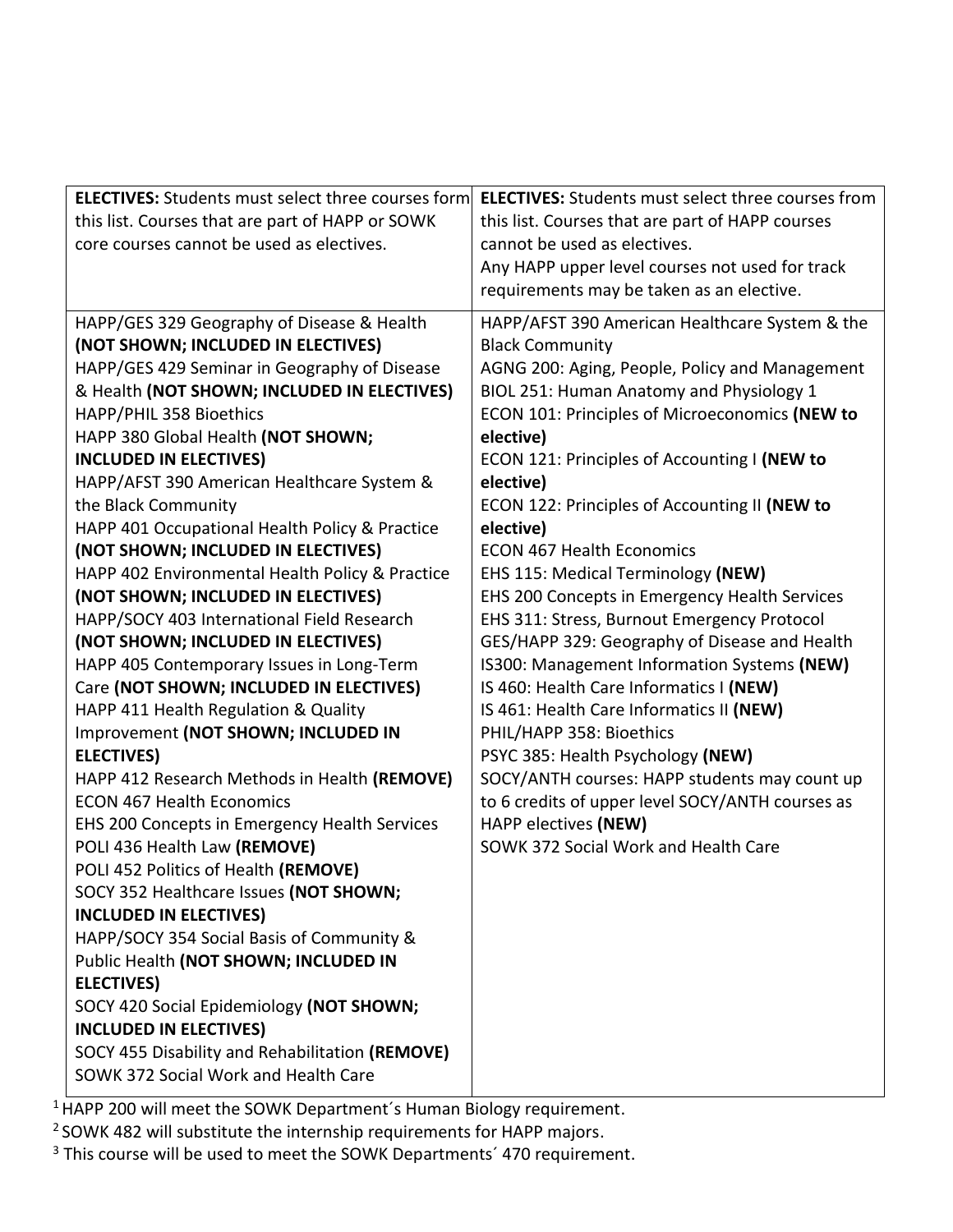## **Rationale:**

The changes to the HAPP courses for this double major follow the changes to the HAPP curriculum that were recently approved by the UGC (submitted 3/8/2016), which emerged from the most recent Academic Program Review. The changes to the HAPP curriculum focused on updating critical training areas and streamlining core, track and elective coursework to ensure consistency across the major. These changes also affected the course requirements for the HAPP/SOWK double major, although remain exclusively related to HAPP courses.

Rationale for adding/deleting courses:

HAPP core course additions:

- **HAPP 300**: Research Methods in Health: This new course was submitted to and approved by the UGC earlier this year. It is a core course and a pre-requisite for other upper level courses, and takes the place of HAPP 412 in the new curriculum.
- **HAPP 340**: Health Communications. As suggested by the APR reviewers and comparable programs at other universities. This course has been taught several times as a special topics course and has been approved by the UGC as a new course. ENGL 393: Technical Communications will be accepted as an alternative.
- **HAPP 350**: Public Health Ethics OR MGMT 385: Business Ethics & Society: Training in ethics is increasingly important in today´s workplace and particularly in the health field. Ethics courses are found in comparable programs at College Park and Towson. HAPP has been taught in the past as a special topics course and has been approved by the UGC as a new course. HAPP majors who wish to pursue careers in public health can enroll in HAPP 350, while those who want to pursue careers in health services management can enroll in either HAPP 350 OR MGMT 385.
- **HAPP 470**: Internship: A new 6-credit course, HAPP 470 effectively replaces HAPP 495 and HAPP 496, and relies on training and services provided through the Career Center. This course requires completion of a minimum of 208 hours in a health services administration, health policy or public health setting, enrollment in **PRAC 98**, and an academic component delivered through Blackboard and on-campus seminars.
- **HAPP 420**: Public Health Epidemiology: This course is taught every semester and it is a core requirement for the Public Health track. The course attracts mainly HAPP majors but also targets other majors with an interest in the health field who meet the pre- requisites and or who have a need for an epidemiology course. HAPP majors in track III (Public Health) are required to take HAPP 420 but SOCY 420: Social Epidemiology can be used effectively to satisfy elective requirements for majors who do not need HAPP 420.

HAPP core course deletions:

- **ENGL 391**: Advanced Exposition and Argumentation. This course is no longer relevant to the HAPP major
- **IS 101**: Introduction to Computer-Based Systems. This course is no longer relevant to the HAPP major
- **IS 295**: Intermediate Business Applications. This course is no longer relevant to the HAPP major
- **STAT 121 OR SOCY 301**. Two additional courses in statistical methodology are being added.
- **HAPP 497:** This course belongs to the track I (Health Services Administration) requirement and will be available as an elective.
- **ECAD 210**: The Practice of Management. This course is not a core requirement for the HAPP major.
- **SOCY 300<sup>3</sup>**: Social Research Methods. This course is not a core or track requirement for the HAPP major but will be available as a potential elective.
- **SOCY 354**: Social Basis of Community & Public Health. This course belongs to track III (Public Health) requirement and will be available as an elective to the other two tracks.